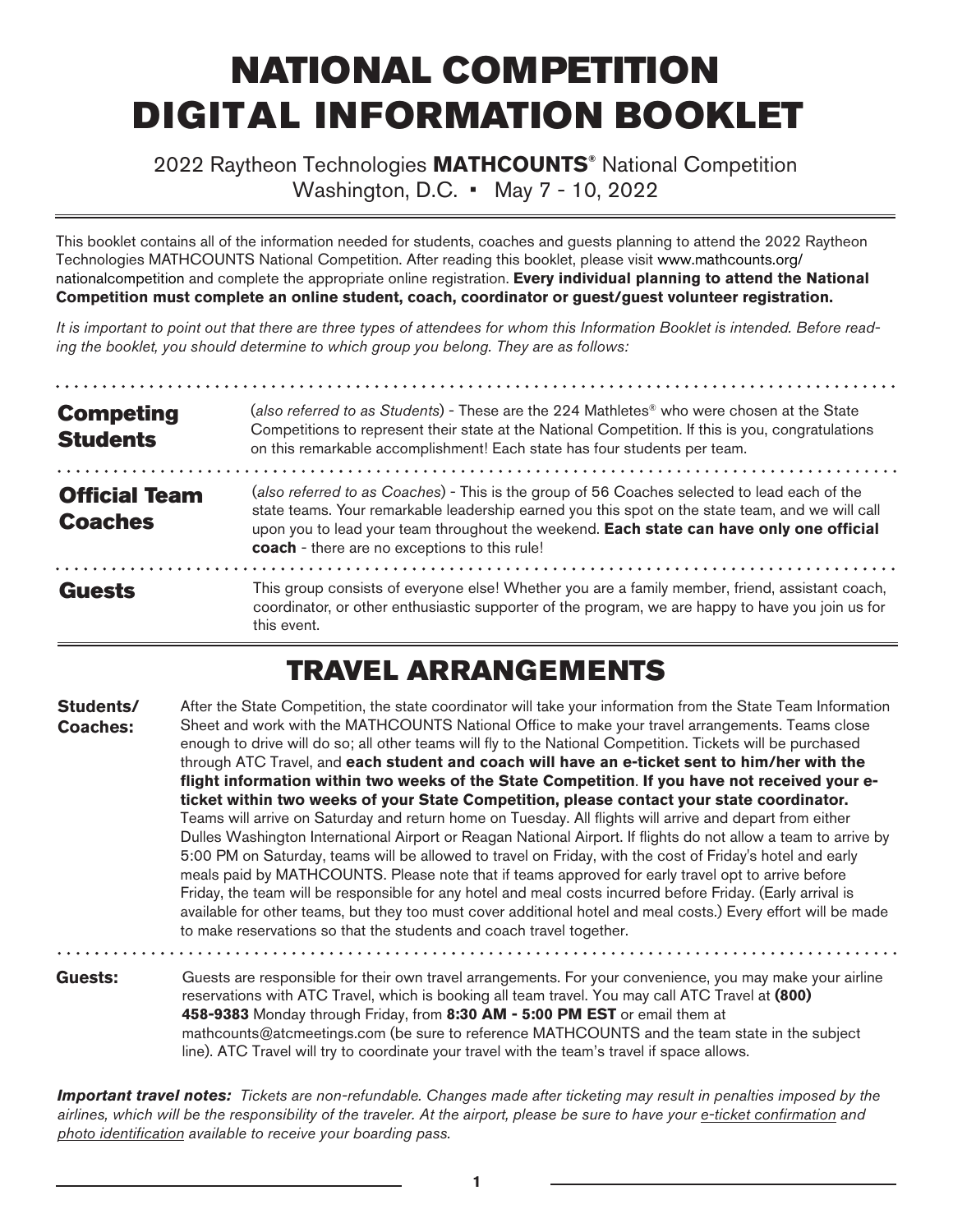#### AIRPORT TRANSFERS

Students/ Ground transportation to and from your home airport is each individual's responsibility. For teams arriving on Saturday, complimentary airport transfers will be arranged to the Renaissance Washington, DC Downtown Hotel. Uniformed MATHCOUNTS representatives will greet teams at the baggage claim areas and direct teams to the MATHCOUNTS shuttle. For teams arriving Friday or earlier, the team will be responsible for making its own way from the airport to the hotel. On Tuesday, MATHCOUNTS also will provide complimentary departure shuttles from the Renaissance Washington, DC Downtown Hotel to the airport. **Coaches:** 

Space permitting, guests may purchase seats on the shuttles that will transport the teams to and from the hotel. Guests may purchase seats on the shuttle by completing the appropriate section on the online Guest/Guest Volunteer Registration Form. **Guests:** 

### HOTEL ARRANGEMENTS

The Renaissance Washington, DC Downtown Hotel is the headquarters for the 2022 Raytheon Technologies MATHCOUNTS National Competition. Its address is 999 Ninth Street NW, Washington, DC 20001. Telephone: 202-898-9000. All MATHCOUNTS events will be held in the Renaissance unless otherwise noted.

Students/ Reservations will be made for students and coaches on a double occupancy basis, upon receipt of your on-line registration. Rooms will be assigned according to gender. **Students will be roomed with other students. Coaches:**  Team members may not always be roomed with their teammates. Room and tax for students and coaches will be billed to the master account. Students and coaches are responsible for their incidental personal expenses. An imprint of the coach's credit card is required at check-in to cover incidental expenses of the team. 

Hotel accommodations are the responsibility of each guest. A block of rooms has been reserved at the Renaissance for MATHCOUNTS guests at a special rate of \$204 per night plus 14.95% room tax. Make your reservation directly with the hotel by calling the reservation line at 800-393-2505 or use the online reservation service available on the online registration at www.mathcounts.org/nationalcompetition. Be sure to identify yourself as part of the MATHCOUNTS room block when calling the reservation line. **Guests:** 

#### MEALS

**Students/** Team meals are planned and begin with a buffet dinner at the Renaissance on Saturday and conclude with **Coaches:**  breakfast on Tuesday. Teams are required to show their badges for entry to the dining areas.

Guests: Guests who wish to dine with the students and coaches may do so for selected meals and may purchase admission to meals on the Guest/Guest Volunteer Registration. Guests will be provided with tickets for the meals they purchase when they check in at the MATHCOUNTS Registration Desk at the Renaissance. No guest will be allowed into the dining areas without a ticket.

### SUNDAY & MONDAY

Students/ During the National Competition, teams will be given the chance to tour local DC attractions on Sunday after **Coaches:**  the written competition and on Monday afternoon prior to the MATHCOUNTS Party that evening. Students and coaches will be provided with money to cover the cost of meals on Sunday. Information on popular Washington, DC sites will be available at the MATHCOUNTS Registration Desk at the Renaissance Washington, DC Downtown Hotel.

**Guests**: Guests will be responsible for making their own arrangements for transportation and incurring any costs associated with local DC attractions for Sunday and Monday.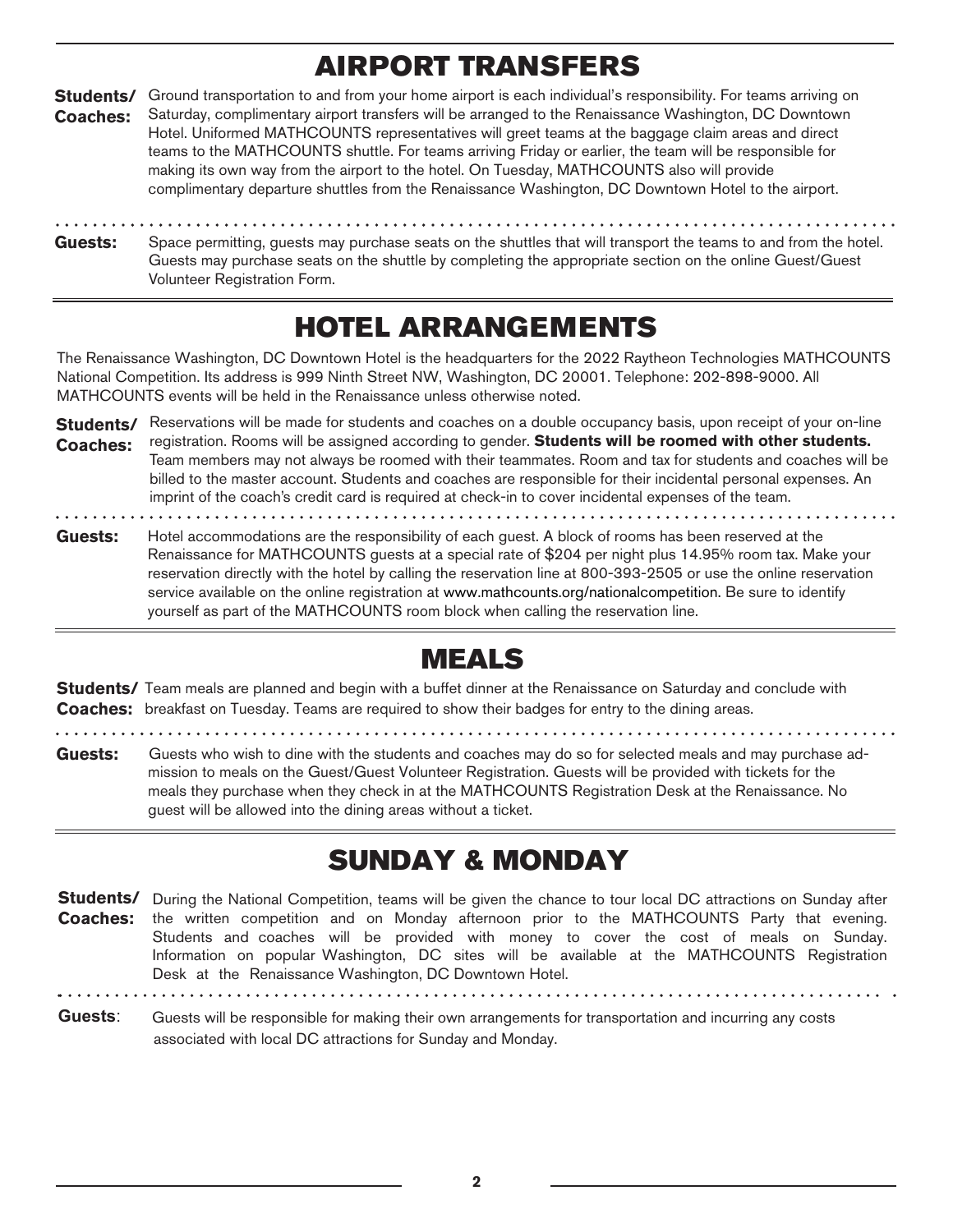### WHAT TO DO WHEN YOU ARRIVE AT THE HOTEL

Students/ MATHCOUNTS registration will open at 10:00 AM on Saturday at the MATHCOUNTS Registration Desk at **Coaches:**  the Renaissance. The Registration Desk will be open daily and can be reached through the hotel switchboard. The coach should check in at the MATHCOUNTS Registration Desk (not the hotel registration desk). Coaches will receive packets for each team member that contain name badges and other information. Name badges should be put on immediately and worn at all times inside the hotel.

> Room keys for teams also will be distributed at the MATHCOUNTS Registration Desk after 3:00 PM on Saturday. A hospitality room will be available to teams arriving before 3:00 PM.

**Guests:** Guests may check in at the MATHCOUNTS Registration Desk any time after 10:00 AM to receive their MATHCOUNTS name badge, meal tickets (if purchased), and other information. Guests who have booked rooms at the hotel must check in at the hotel registration desk in order to get their room keys. Check-in time at the hotel is 3:00 PM. Guests who drive to the competition may park on site for \$35.00 (overnight) plus tax per day.

### EXPENSE POLICY

Airline tickets, hotel room and tax, and all meals will be covered by MATHCOUNTS. All incidental personal charges are the responsibility of the person incurring the expense. Incidental charges include, but are not limited to, telephone, luggage fees, room service, and food and beverage other than meals listed on the schedule of events. Incidental charges must be paid at time of check-out and will be guaranteed with the coach's credit card upon check-in. **Students/ Coaches:** 

> **Student Spending Money**: Parental discretion is recommended. It is safe to assume that the most ordinary purchases tend to be more expensive away from home. This rule of thumb is applicable to the Washington, DC area. Students will likely need some touring money while visiting DC and may wish to purchase souvenirs or snacks throughout the weekend.

#### STUDENT CONDUCT

Students/ All students must conduct themselves in an appropriate manner while attending the National Competition. Stu**dents are the responsibility of and remain under the direct supervision of their coaches Coaches: throughout the weekend.** Students must be in the company of adult chaperones at all times.

> Group activities during the competition weekend have been carefully planned for the enjoyment and benefit of all students. **Students and coaches are expected to attend all MATHCOUNTS activities**. Illegal substances will not be permitted. Any infraction of this student conduct code could result in dismissal from the National Competition at the individual's expense. Coaches, parents and guardians should stress to students the importance of adhering to the rules.

> > . . . . . . . . . . . . . . . .

Students/ MATHCOUNTS will host its events in accordance with all federal, state, and local COVID-19 requirements in place May 7-10, 2022. MATHCOUNTS has the authority to impose additional mandates if it deems them necessary closer to the event dates. (This could include a mask mandate or a no-exemption policy should Washington, DC institute vaccination requirements.) It is the responsibility of all students, coaches and guests to ensure they (1) understand and comply with the Washington, DC COVID-19 restrictions/mandates in place at the time of the event and (2) understand and comply with any additional requirements MATHCOUNTS communicates leading up to and during the event. Failure to do so may result in their dismissal from the competition at their own expense. MATHCOUNTS will notify participants if there are any changes to the policy described here. **Coaches/ Guests:**

. . . . . . . . . . . . . . .

*Dress code: Casual dress is appropriate for all events*. *The temperature in* Washington, DC *is* cool *in the spring. In May, the*  average high temperature is 75°, and the average low is 57°. Certain indoor venues, however, can sometimes be a bit chilly, *so during the competition itself we suggest dressing in layers that can be removed if desired.*